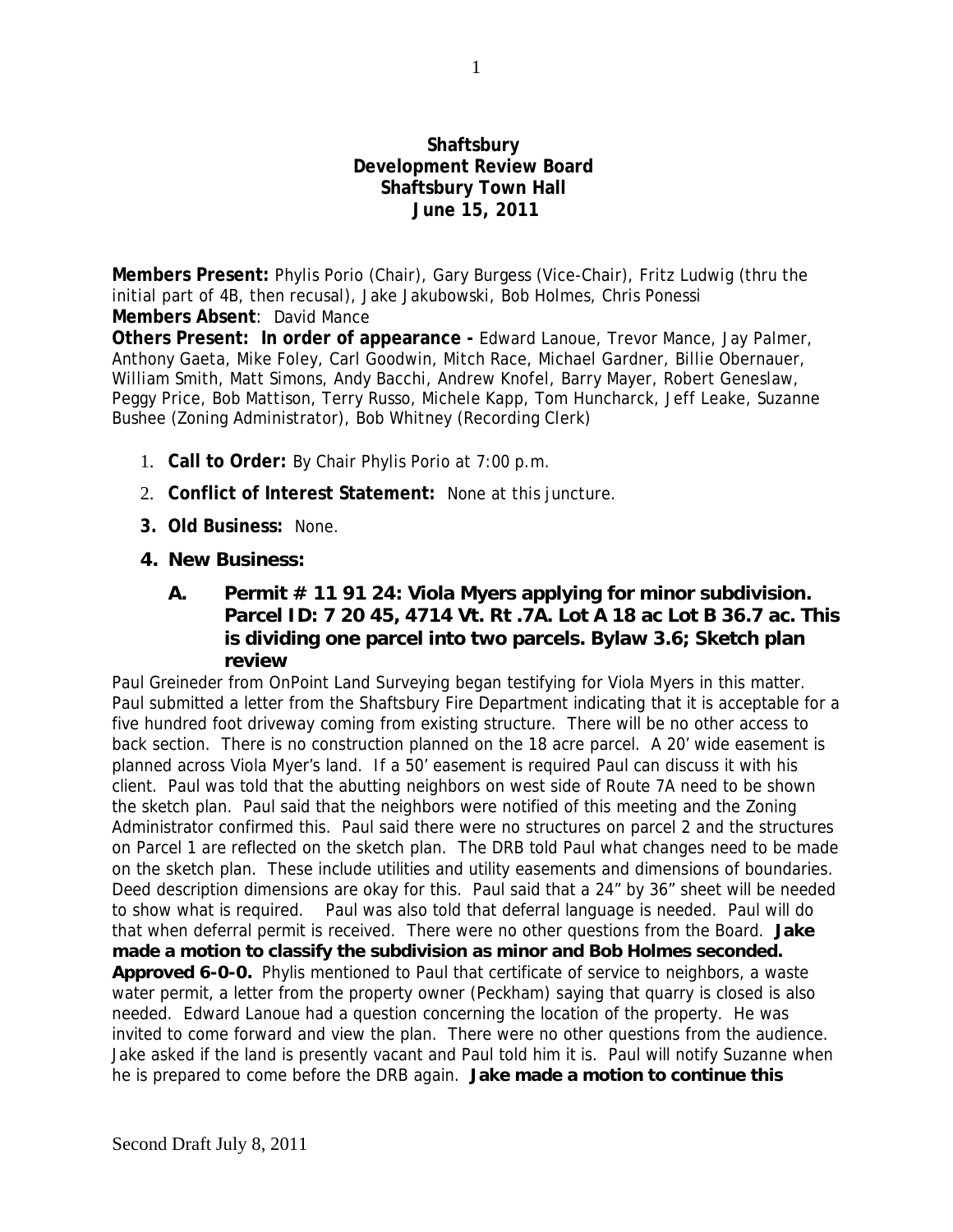**matter to a future meeting not to exceed 90 days from today. Gary Burgess seconded. All members were in favor of this, 6-0-0.** 

## **B. Permit # 11 91 24: Trevor Mance/TAM is proposing a compost facility at 5539 Rt 7A. Parcel id #02 01 35.2. Bylaws 3.5 conditional use, 3.6 site development plan, 6.4 industrial district and 7.12 solid waste management facilities. This is a preliminary meeting.**

Trevor Mance initiated his testimony on this preliminary conditional use permit. Phylis asked if any members needed to recuse themselves pertaining to this matter; the members replied in the negative. **Jay Palmer** asked Fritz to recuse himself because of a conflict of interest. Palmer went on to say this conflict was because Mance was the landlord of land worked by Fritz. Fritz said that he takes care of the land and is not charged rent or pays rent. Trevor will be leasing land from the owner. Fritz does not see any reason to recuse himself**. Anthony Gaeta** feels there is a relationship between Fritz and Trevor. **Mike Foley** and **Carl Goodwin** feel that there is a conflict.

#### **Fritz recused himself and left the building. Five members are now present and eligible.**

**Trevor Mance** commenced testifying on his application by saying composting will be done on just 3 ½ acres of an 8 acre field. He further explained the concept of composting. Trevor held an informational session on his plans prior to this meeting. He videotaped that session and asked if he could submit it to the Board. **Mitch Race** was also at the informational session and attempted to interject at this moment. Phylis said that the DRB is not taking testimony at this time and to hold his testimony until the appropriate time. **Mike Gardner** suggested that the High Fields portion of the power point presentation be accepted if Trevor certifies it. Jay Palmer objected to the submission of the High Fields presentation as it would not include the rebuttal by the attendees at the presentation.

**Jake** offered that if attendees submit reference books, etc. the DRB will be prepared to accept them.

**Trevor** continued by explaining that composting uses agricultural products such as nitrogen based horse or cow manure, and carbon based leaves, wood chips, grass clippings. The nitrogen and carbon based products are mixed in a 4 or 5 to one ratio that is required to produce the heat needed for the products to compost. The process is agricultural and agricultural farm equipment is utilized to spread and reap the product. He said that an Act 250 permit would limit his activities to 5,000 yards of material in a year. A solid waste permit will also be required. Trevor continued by saying that Bennington County is the last county in Vermont to have a facility like this. The local area has an excess of nitrogen based manures that can be dealt with in this proposed facility. He said that farmers, schools and other institutions need the service offered by this facility. The property under consideration for this facility is currently used for forestry and farming. This particular field was chosen because it is tucked away from view. Nine windrows total will be utilized with each windrow being five feet tall. There is a hauling component to this operation and Trevor will be able to combine his hauling and agricultural businesses**. Gary** asked how quickly the 5,000 yard limit will be reached. Trevor said that he will enter this business slowly, not reaching that limit for a year or more. Trevor said that it takes fourteen days for the food component to be composted. Food

Second Draft July 8, 2011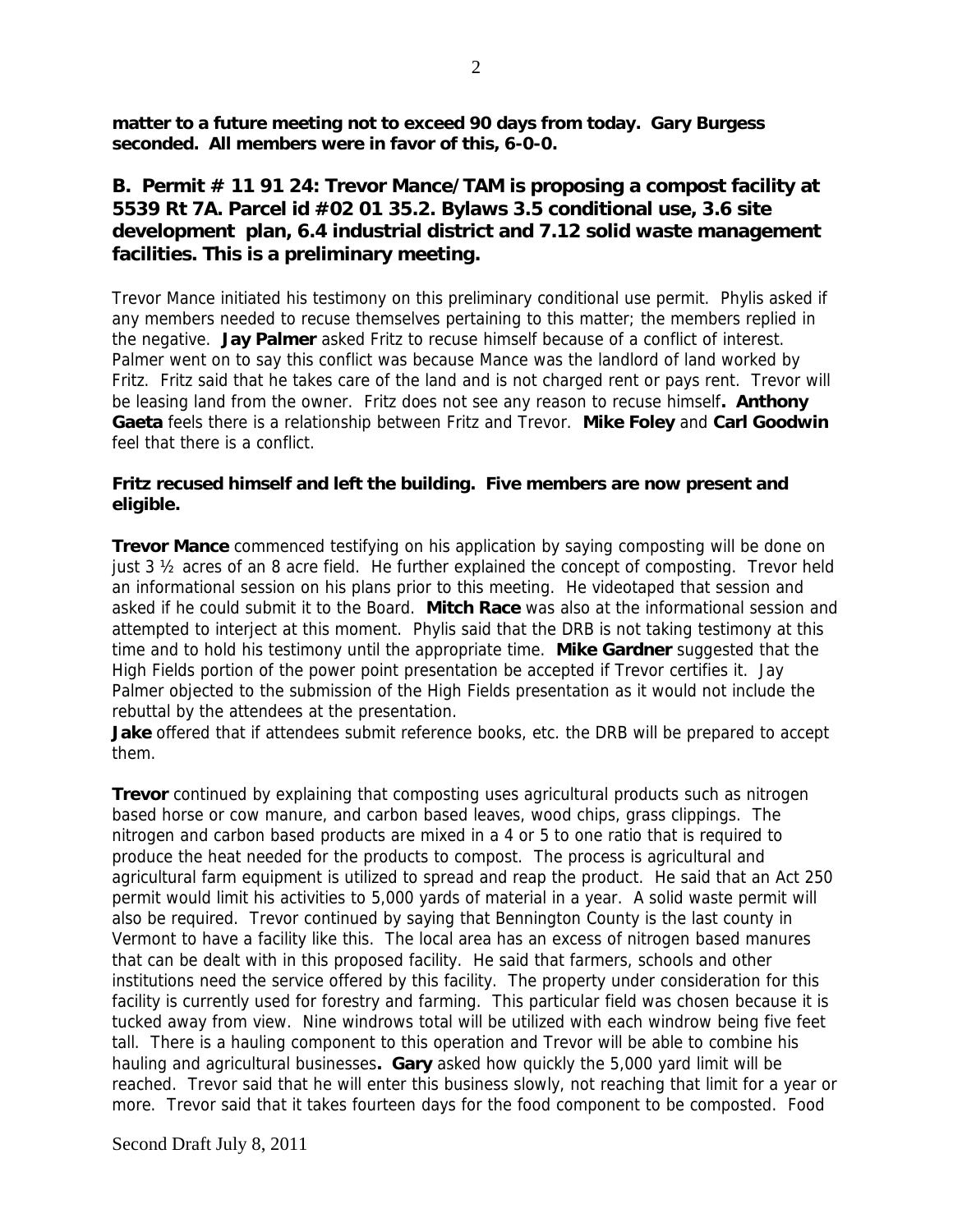is accepted on a concrete pad and mixed with other materials in the same day. **Chris** asked if hauling back to the farm is required and Trevor replied in the affirmative. Trevor said that the State requires recordkeeping for the up to 5,000 yards of waste. The operation will be monitored by the Solid Waste Division. **Jake** asked if meat, fish or dairy waste will be accepted. Trevor said yes but no offal, liquids, sludge or human waste will be accepted. Trevor is not proposing to use covers on the waste. **Phylis** asked about the process. Trevor said that waste is received and mixed in the proper nitrogen/carbon ratio. A manure spreader will create the windrows. A concrete pad is used for mixing of the waste. This mixing will occur two times per week. **Chris** asked if food waste from local restaurants will be used. Trevor said yes, though residential waste will not be used because economy of scale prevents it from being used. **Jake** asked if colleges or hospitals will provide waste. Trevor said yes. It will provide a benefit to the community because it gives local businesses a way to process organics. The facility will provide a way for local businesses to recycle their compost without chemicals or pesticides. Jake also asked if food waste creates an organic product. Yes it does, Trevor said.

**Phylis** asked Trevor if he was asking the DRB to designate this as an agricultural process. Yes, Trevor said. Agricultural products are used. Phylis opened the meeting to comments from the public addressing the issue of whether or not composting is an agricultural process. The following comments were received:

**Billie Obernauer –** Composting cannot be excluded from solid waste. Products used in composting are solid waste.

**William Smith –** Waste is being hauled in from other areas so the process is commercial and industrial, not agricultural.

**Matt Simons –** Asked if the operation will be permitted if it is not an agricultural use. Phylis said that the area is RR-80 and agriculture is a permitted use there. Chris said that the State has determined that composting is an agricultural use.

**Andy Bacchi -** an adjoining property owner. He read part of the public notice from the Agency of Public resources. The notice says that the proposed facility is a solid waste management facility. He considers that to mean it is not an agricultural use.

**Barry Mayer –** Asked if the other composting facilities in Vermont are considered agricultural uses.

**Robert Geneslaw –** Offered that various agencies have different definitions and terms. He continued by saying that where there is a question of whether a use is permitted in a particular zoning district the DRB should refer to the Shaftsbury Zoning Bylaws.

**Michael Gardner –** A definition of industry versus agriculture should be considered. Maple sugaring is an agricultural use, not industrial. The DRB should evaluate on a broad based definition of agricultural use.

**Peggy Price –** All of the products come from other locations to this proposed site. One hundred percent of the wood chips come from the site. The Composting Association of Vermont says that if ingredients are 51% from off farm than it is not considered an agricultural use. Fifty one percent of the finished product must come from the farm.

**Bob Mattison –** said that he has an emotional connection to this farm. Vermont was made by man and woman. David Mance has kept these fields open and that is to his credit. The compost facility is a good idea but is it a good idea in that particular location. We need to weigh the advantages against the scenery of Vermont. The review should consider it a good idea but should it be on a scenic byway.